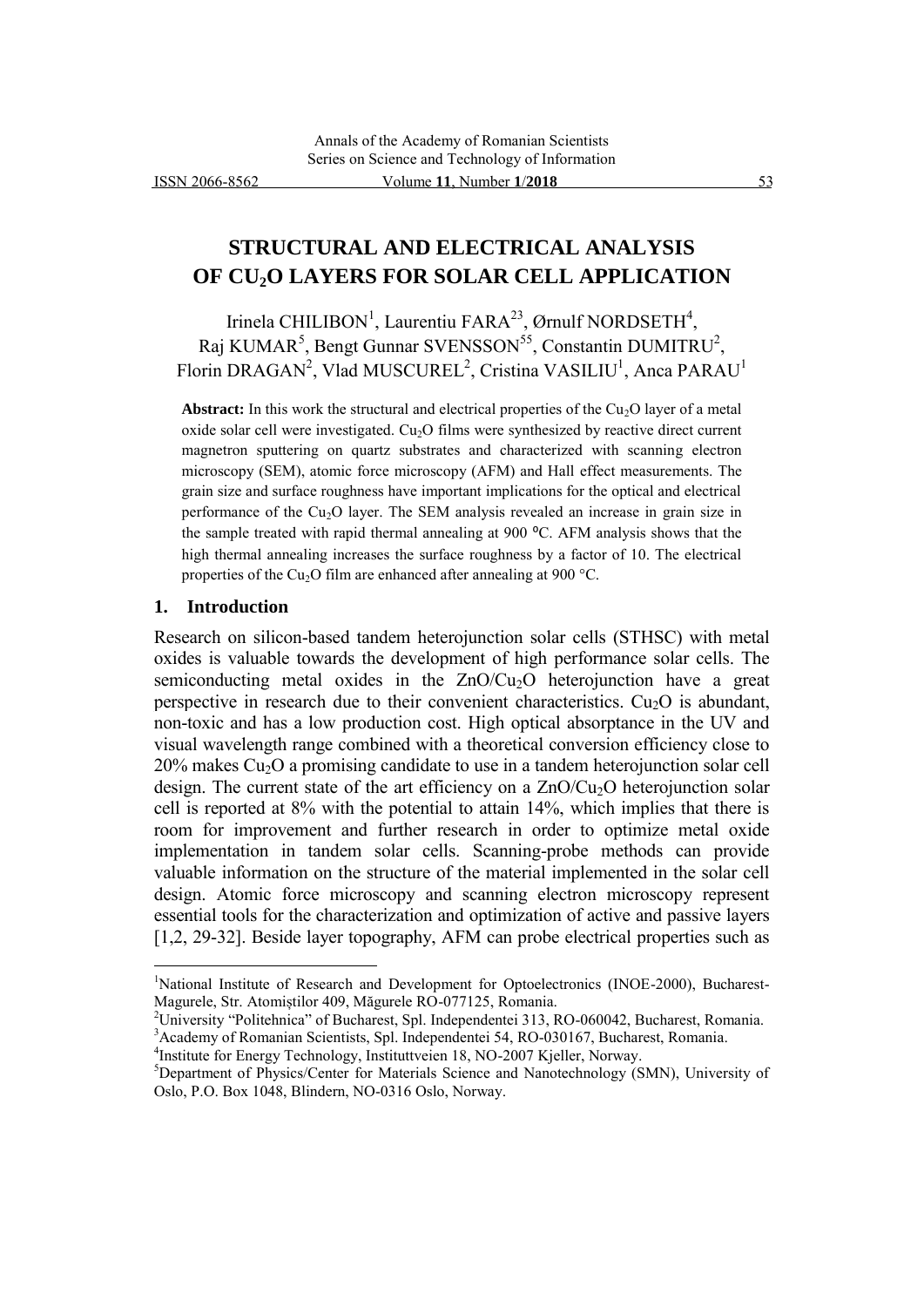the localized photocurrents, variation in conductivity and contact potential. In principle, the force between the nano-scaled probe and the sample is maintained via an electronic feedback when scanning and that signal is characterizing the surface topography with an accuracy under 1 nm. If required, further material parameters can be analyzed via electrical operation modes, being elaborated more sophisticated theoretical models at atomic or subatomic level. [3, 4, 23-27]. Conductance mode requires a conductive tip in perpetual contact with the sample material and the electrical current between the tip and sample together with the movement of the cantilever that holds the tip, can be used as measurement signals. In contact potential mode, the tip becomes a Kelvin probe that measures the local surface potential difference between the tip and sample with an atom level resolution, which depends on surface and dopant charge and polarization effects or work function (metallic substrate). SEM can quickly and easily study the morphology of the layer material at 2D high resolution, due to backscattered and secondary electrons collected from the sample surface. Furthermore, Auger electrons, X-ray Fluorescence photons and other signals can be collected from the sample material with valuable use in material science. Crystallinity, nano-crystallinity, uniformity and even defect localization can be observed with SEM implementation.

The objective of this work is to analyze the  $Cu<sub>2</sub>O$  absorber layer material of a ZnO/Cu<sub>2</sub>O heterojunction solar cell [5-12, 28] used in a c-Si based tandem design, utilizing SEM and AFM methods. Mapping the topography using SEM and AFM can be correlated with electrical parameters towards further device optimization [13-21], since the optical and electrical properties of the solar cells are in correlation with the surface characteristics.

# **2. Experimental details**

The Cu<sub>2</sub>O thin film samples  $1 \times 1$  cm<sup>2</sup> with thickness of approximately 500 nm were deposited on  $10 \times 10 \times 0.5$  mm<sup>3</sup> quartz substrates using a DC/RF direct current/radio frequency magnetron sputtering Semicore Triaxis system. The procedure on quartz substrate cleaning used a Piranha solution, sulfuric acid  $(H<sub>2</sub>SO<sub>4</sub>)$  with hydrogen peroxide  $(H<sub>2</sub>O<sub>2</sub>)$ , deionized water for rinsing and a nitrogen flow for drying. The deposition was done via reactive sputtering from a 99.999% Cu target in an atmosphere of  $Ar/O_2$  of 6/39 sccm (cm<sup>3</sup>/min) with the substrate at 400  $\degree$ C and using 100 W of fixed power. The pre-sputtering time was 10 min to avoid any contamination. The as-grown films were annealed at  $900^{\circ}$ C for 3 min in rapid thermal annealing (RTA) and after that post growth annealed at 550  $\degree$ C for 2 hours in oxygen partial pressure with 2E-5 Torr. Table 1 presents the two different sputter-deposited  $Cu<sub>2</sub>O$  thin film samples that were prepared and analyzed in this work. The optical transmission properties of the  $Cu<sub>2</sub>O$  films were determined from ultraviolet–visible spectrophotometer measurements (Shimadzu SolidSpe-3700 DUV) in the wavelength range from 290 to 1500 nm.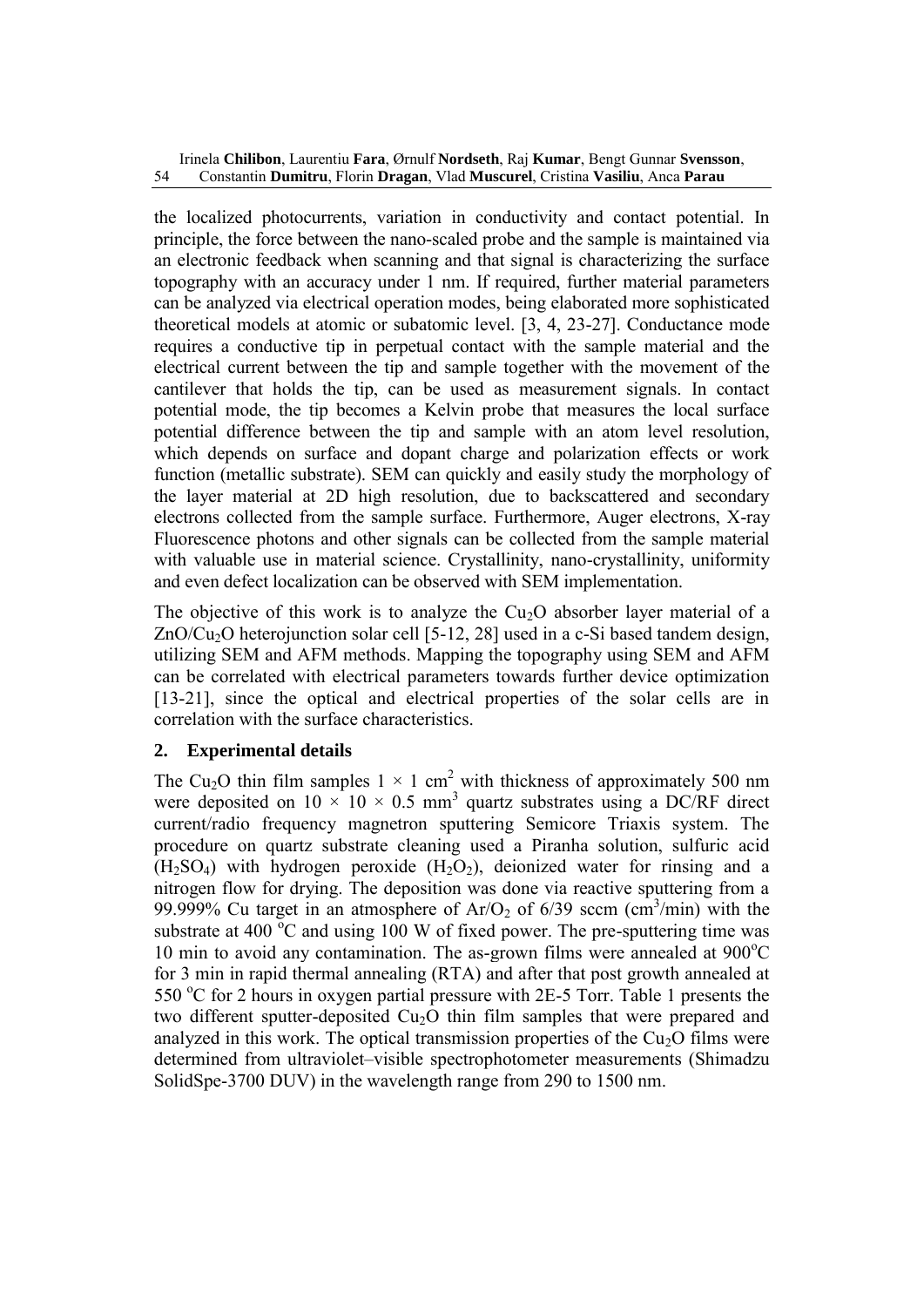Hall effect measurements at room temperature were performed using a LakeShore 7604 system with the van-der Pauw configuration, in order to determine the carrier mobility, resistivity, and carrier concentration of the  $Cu<sub>2</sub>O$  thin films. Layer morphology was investigated with a Quanta Inspect F 50 scanning electron microscope and an Innova Atomic Force Microscope.

**Table 1.** Sample name and corresponding preparation conditions for the sputter deposited  $Cu<sub>2</sub>O$  thin films

| Sample name | Copper oxide thin films characteristics                                                                                                               |  |  |
|-------------|-------------------------------------------------------------------------------------------------------------------------------------------------------|--|--|
| Sample 1    | Copper oxide thin film of 500 nm thickness deposited on<br>quartz substrate at 400°C                                                                  |  |  |
| Sample 2    | Copper oxide thin film of 500 nm thickness deposited on<br>quartz substrate at 400 °C, and annealed at 900°C (3 min) and<br>$550^{\circ}$ C (2 hours) |  |  |

## **3. Results**

### **3.1. Scanning electron microscopy**



**Fig. 1.** SEM image of 200 nm *Sample 1*  $100000\times$ ; 1  $\mu$ m scale bar.



**Fig. 2.** SEM images of 200 nm *Sample 2*,  $100000\times$ ; 1  $\mu$ m scale bar.

SEM images of Sample 1 and Sample 2 are shown in Figure 1 and Figure 2, respectively. The SEM images show an increase in grain size as a consequence of annealing the  $Cu<sub>2</sub>O$  thin films. The average grain size increases from about 60-70 nm for the as-grown film (Sample 1) to about 600-700 nm after annealing. In general, for thin-film optical applications it is desirable to have a columnar grain structure with a lateral grain size that is larger than the thickness of the thin film. The optical transmittance spectra for the  $Cu<sub>2</sub>O$  films (data not shown) suggest that the transmittance properties are enhanced in the visible and near-infrared wavelength range after the annealing process. This is likely due to the larger grain size and a corresponding reduction of grain-boundary scattering, possibly together with a less strained film.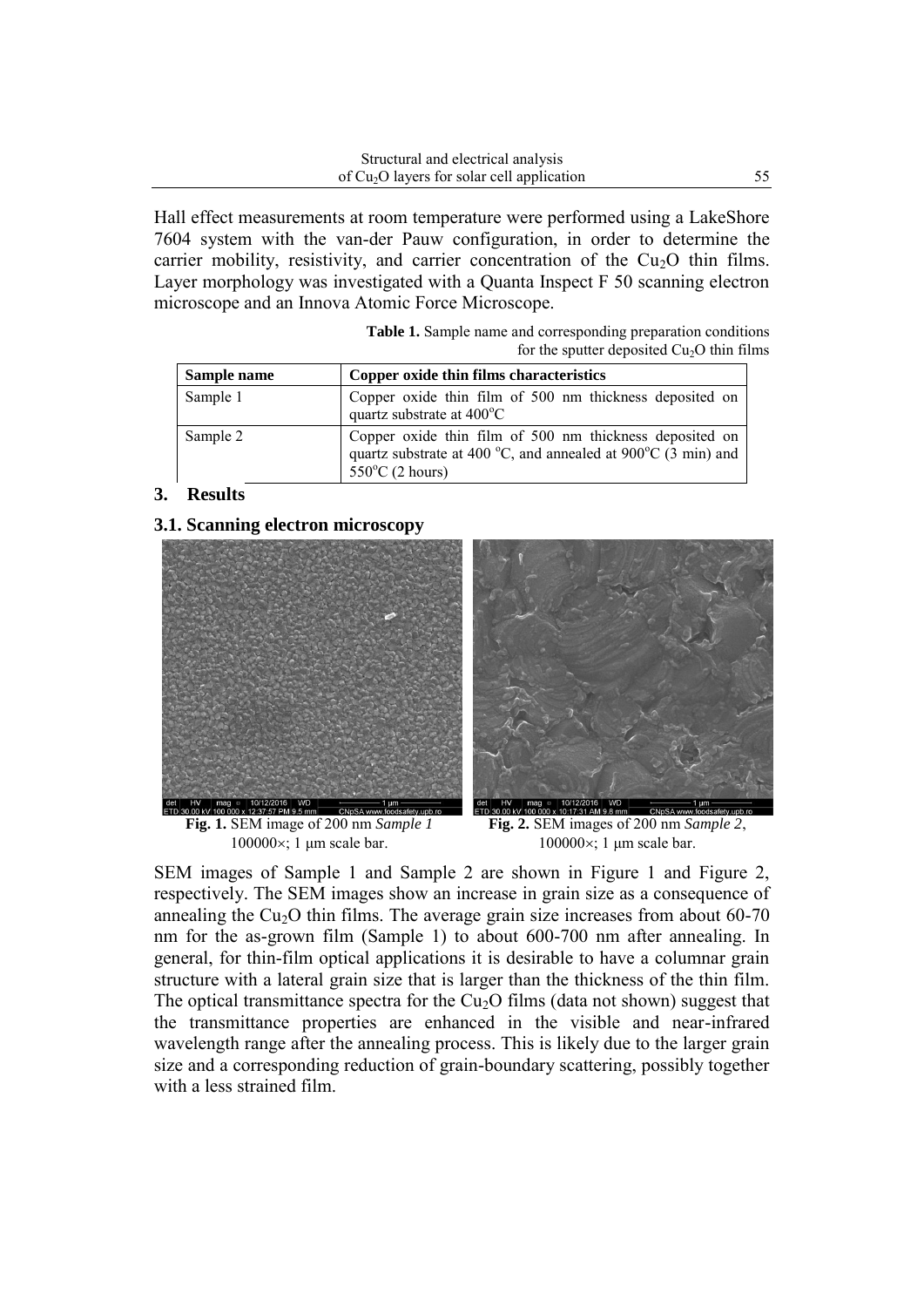#### **3.2. Atomic force microscopy**

Atomic Force Microscopy (AFM) provides accurate, high-resolution imaging, with a resolution on the order of fractions of a nanometer, more than 1000 times better than the optical diffraction limit. The major difference between AFM and competing technologies such as optical microscopy and electron microscopy is that AFM does not use lenses or beam irradiation.

The root-mean square surface roughness  $(R_{RMS})$  for each sample was extracted from the AFM images.  $R_{RMS}$  is defined as the standard deviation of the surface height profile  $(h_i)$  from the mean height  $(\langle h \rangle)$ , given by (1).

$$
R_{RMS} = \left[\frac{1}{N} \sum_{n=1}^{n} \left(h_i - \left\langle h \right\rangle\right)^2\right]^{\frac{1}{2}}
$$
 (1)

AFM analysis allows quantitative information to be extracted on surface roughness. A systematic description of various analytical methods used for roughness characterization can be found in [21-23, 33]. We analysed Sample 1 and Sample 2 and the corresponding AFM - 3D images (10  $\mu$ m  $\times$  10  $\mu$ m) are presented in figures 3 and 4, respectively. The AFM analysis suggests that the *R*<sub>RMS</sub> increases from 1.58 nm for the as-grown film (Sample 1) to 15.65 nm for the annealed film (Sample 2)



**Fig. 3.** AFM - 3D image, *Sample 1*,  $R_{RMS} = 1.58$  nm.

**Fig. 4.** AFM - 3D image, *Sample 2*,  $R<sub>RMS</sub> = 15.65$  nm.

#### **3.3. Electrical properties**

The majority carrier (hole) mobility, film resistivity, and majority carrier concentration for the as-grown (Sample 1) and annealed (Sample 2)  $Cu<sub>2</sub>O$  film on quartz, derived from room temperature Hall effect measurements, are presented in Table 2. The data suggests that the electrical properties were enhanced after rapid thermal annealing at 900 ˚C.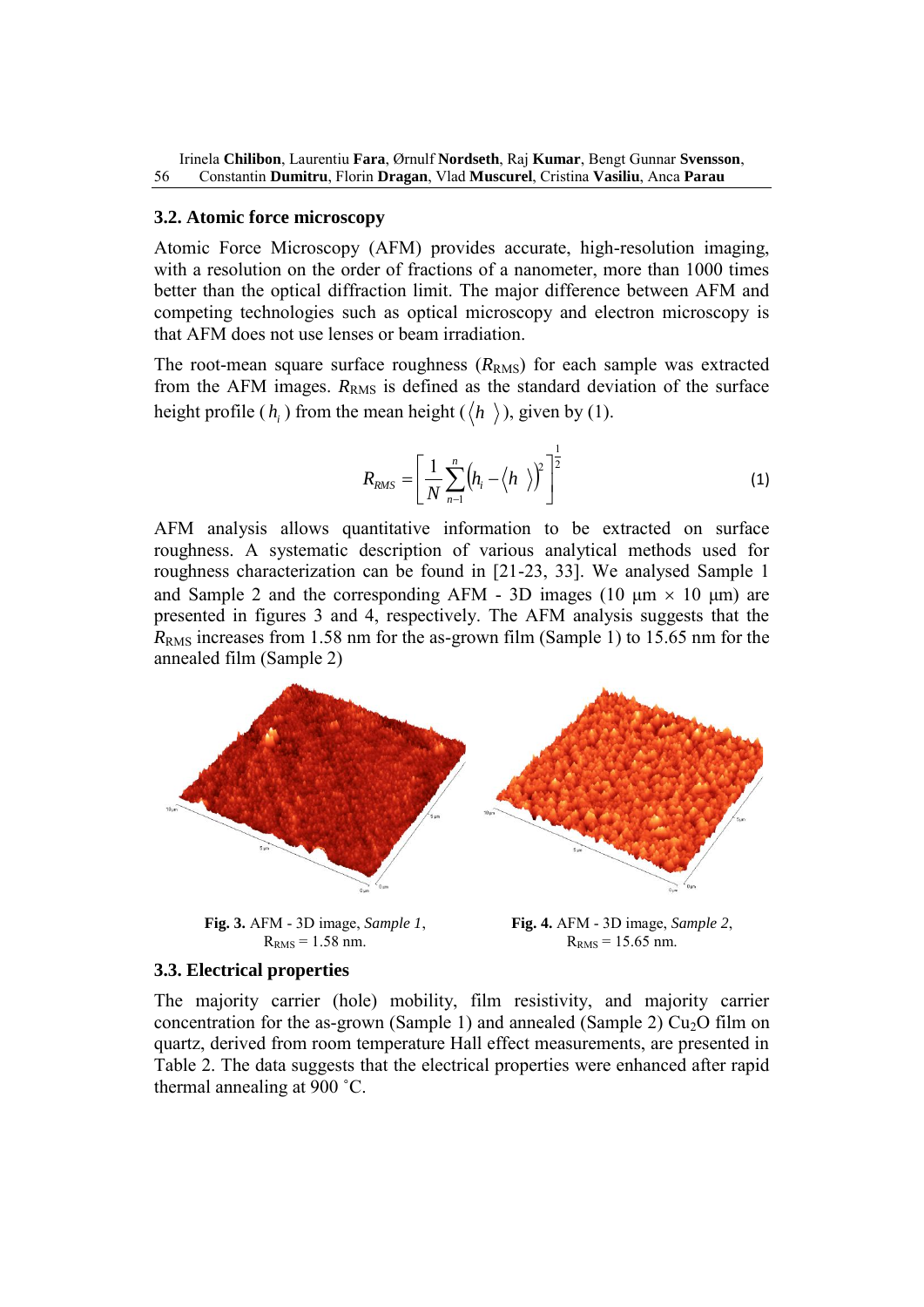|  | for the as-grown (Sample 1) and annealed (Sample 2) $Cu2O$ films on quartz                             |  |  |
|--|--------------------------------------------------------------------------------------------------------|--|--|
|  | <b>Table 2.</b> Majority carrier (hole) mobility, film resistivity, and majority carrier concentration |  |  |

| Sample name | Mobility $\text{cm}^2/\text{V}\cdot\text{s}$ | <b>Resistivity (Ohm-cm)</b> | Concentration (cm <sup>-3</sup> ) |
|-------------|----------------------------------------------|-----------------------------|-----------------------------------|
| Sample 1    |                                              |                             | 2.3e15                            |
| Sample 2    |                                              |                             | 5.0e14                            |

## **3. Conclusions**

SEM images revealed an increase in grain size when annealing the  $Cu<sub>2</sub>O$  thin films at 900 $\degree$ C. This results in enhanced transmittance properties in the visible and near-infrared wavelength range. AFM measurements allowed extracting quantitative information on the surface roughness  $(R<sub>RMS</sub>)$  of the samples and it was observed that the surface roughness increased approximately 10 times for the sample that was subjected to an annealing process at  $900\text{ °C}$ . Furthermore, Hall effect measurements show that the electrical properties of the  $Cu<sub>2</sub>O$  film are improved after annealing at  $900^{\circ}$ C.

#### **Acknowledgments**

The authors are grateful for the financial support of Ministry of Research and Innovation (MCI), 2018 Core Program, Contract no. 33N/16.03.2018, Theme PN18-280101, the Romanian Executive Agency for Higher Education, Research, Development and Innovation Funding (UEFISCDI), 35/2016 contract and SOLHET project "High-performance tandem hetero-junction solar cells for specific applications", financially supported by the Research Council of Norway (RCN), project number 251789, acknowledged for the support to the Norwegian Micro- and Nano-Fabrication Facility, NorFab, project number 245963/F50.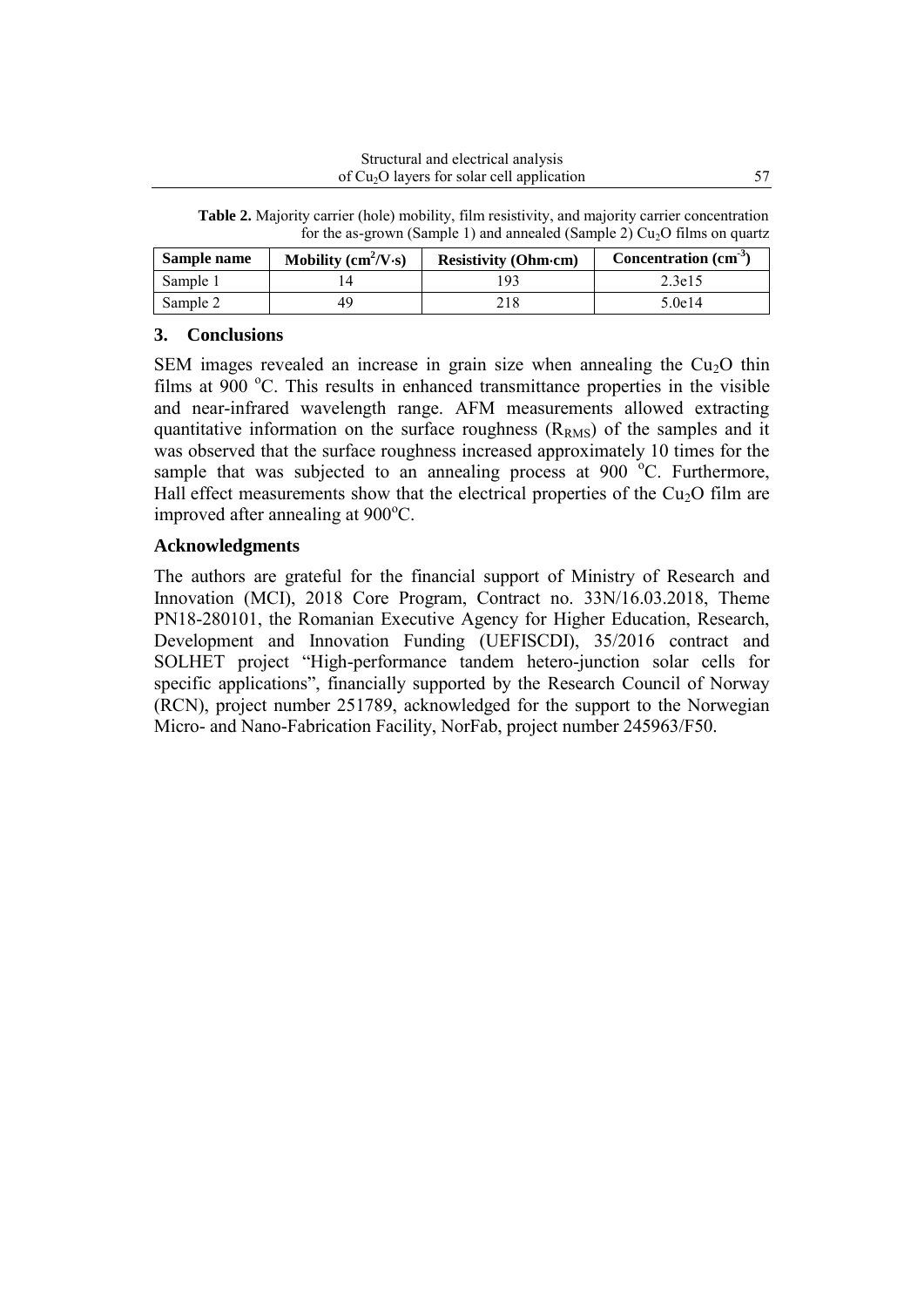# **R E F E R E N C E S**

- [1] Škarvada P, Macků R, Dallaeva DS, Sedlák P, Grmela L, Tománek P. SEM and AFM imaging of solar cells defects. InPhotonics, Devices, and Systems VI **2015** Jan 6 (Vol. 9450, p. 94501M). International Society for Optics and Photonics.
- [2] Zoolfakar AS, Rani RA, Morfa AJ, Balendhran S, O'Mullane AP, Zhuiykov S, Kalantar-Zadeh K. Enhancing the current density of electrodeposited ZnO–Cu 2 O solar cells by engineering their heterointerfaces. Journal of Materials Chemistry. **2012**; 22(40):21767-75.
- [3] Hosaka S., Koyanagi H., Hasegawa T., Hosoki S., Hiraiwa A., "Observation of natural oxide growth on silicon facets using an atomic force microscope with current measurement", J. Appl. Phys. 72, 688, **1992**.
- [4] Melitz W., Shen J., Kummel A., Lee S., "Kelvin probe force microscopy and its application", Surf. Sci. Rep. 66, 1, **2011**.
- [5] T. Minami, Y. Nishi, T. Miyata, "Efficiency enhancement using a Zn1−x Gex -O thin film as an n-type window layer in Cu2O-based heterojunction solar cells", in Appl. Phys. Express 9, 052301, **2016**.
- [6] Ø. Nordseth, R. Kumar, K. Bergum, L. Fara, S. E. Foss, H. Haug, F. Drăgan, D. Crăciunescu, P. Sterian, I. Chilibon, C. Vasiliu, L. Baschir, D. Savastru, E. Monakhov and B. G. Svensson, "Optical Analysis of a ZnO/Cu2O Subcell in a Silicon-Based Tandem Heterojunction Solar Cell", Green and Sustainable Chemistry 7 (**2017**) 57-69.
- [7] Bergum, Kristin, Heine Nygard Riise, Sandeep Gorantla, Per Lindberg, Ingvild Julie Thue Jensen, Anette Gunnaes, Augustinas Galeckas, Spyros Diplas, Bengt Svensson, and Edouard Monakhov. "Improving carrier transport in Cu 2 O thin films by rapid thermal annealing." Journal of Physics: Condensed Matter (**2018**).
- [8] Svensson, B.G., Pearton, S.J. and Jagadish, C. (2013) Oxide Semiconductors, Semiconductors and Semimetals. Vol. 88, Elsevier & Academic Press, Amsterdam.
- [9] Takiguchi, Y., Miyajima, S.: Device simulation of cuprous oxide heterojunction solar cells. Jpn. J. Appl. Phys. 54, 112303 (**2015**).
- [10] Lindberg, P., Gorantla, S., Gunnæs A., Svensson B.G., Monakhov, E.: Electronic properties and morphology of copper oxide/n-type silicon heterostructures. J.Phys.:Condens.Matter 29(31), 314701 (**2017**).
- [11] Minami, T., Nishi, Y., Miyata, T.: Relationship between the electrical properties of the noxide and p-Cu2O layers and the photovoltaic properties of Cu2O-based hetero-junction solar cells. Sol. Energ. Mat. Sol. Cells 147, pp. 85–93 (**2016**).
- [12] Siol, S., Hellman J.C., Tilley, D., Gratzel, M., Morasch, J., Deuermeier, Jaegermann, W., J., Klein, A.: Band Alignment Engineering at Cu2O/ZnO Heterointerfaces. ACS Appl. Mater. 8(33), pp. 21824–21831 (2016).
- [13] Lloyd, M.A., Siah, S.C., Brandt, R.E., Serdy, J., Johnson, S.W., Lee, Y.S., Buinassisi, T.: Intrinsic defect engineering of cuprous oxide to enhance electrical transport prop-erties for photovoltaic applications. IEEE 40th Photovoltaic Specialists Conference (PVSC), vol. 2016, pp. 3443–3445. Denver, CO (**2014**).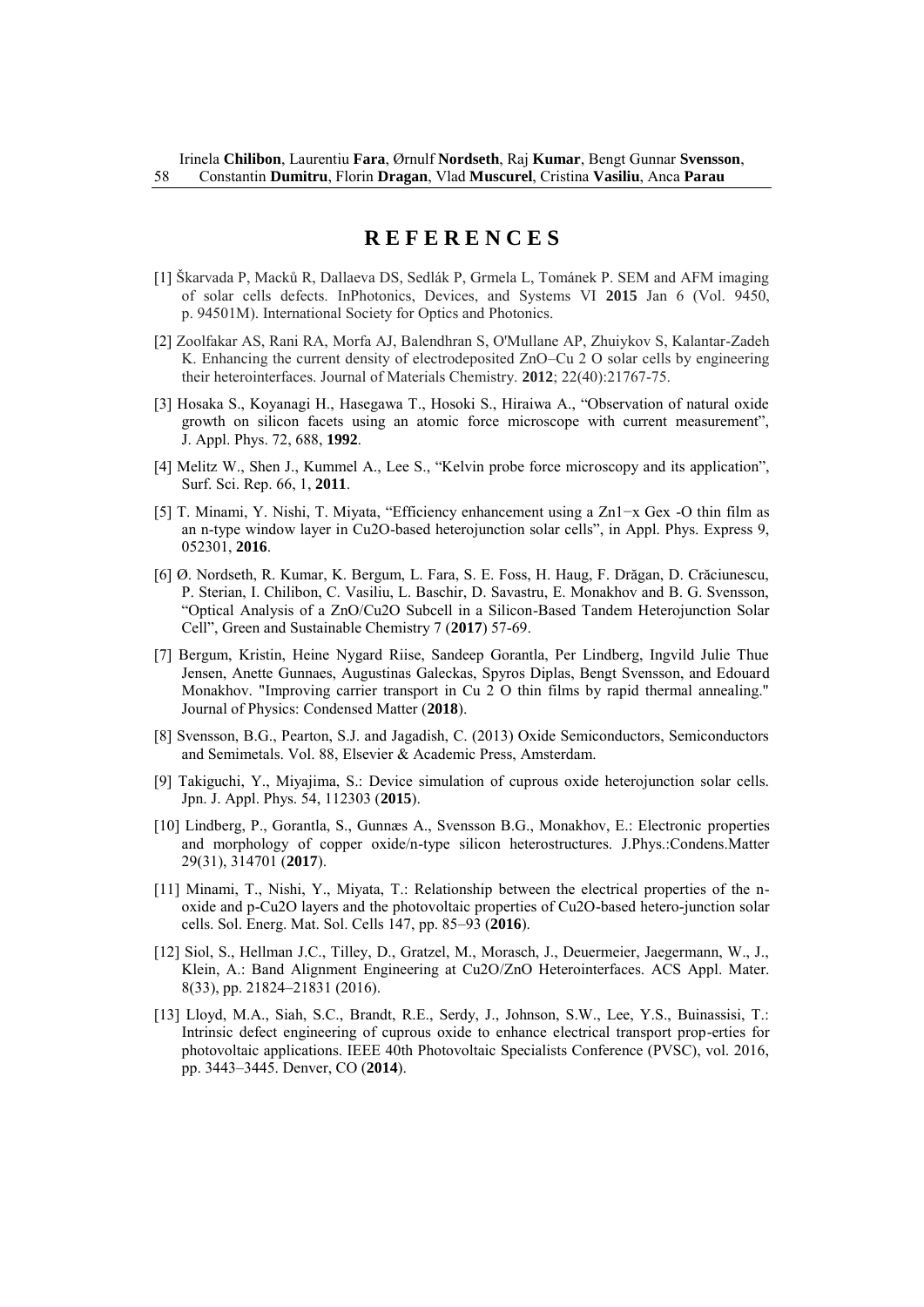- [14] Tolstova, Y., Omelchenko, S.T., Blackwell, R.E., Shing, A.M.: Polycrystalline Cu2O photovoltaic devices incorporating Zn(O,S) window layers. Sol. Energ. Mat. Sol. Cells 160, pp. 340–345 (**2017**).
- [15] Robertson, J., Falabretti, B.: Band offsets of high K gate oxides on III-V semiconduc-tors, J. Appl. Phys. 100, 014111 (**2006**).
- [16] Brandt, R.E., Young, M., Hejin, H.P., Dameron, A., Chua, D., Lee, S.Y., Teeter, G., Gordon, R., Buonassisi, T.: Band offsets of n-type electron-selective contacts on cuprous oxide (Cu2O) for photovoltaics. Appl. Phys. Lett. 105, 263901 (**2014**).
- [17] Oku, T., Yamada, T., Fujimoto, K., Akiyama, T.: Microstructures and photovoltaic properties of Zn(Al)O/Cu2O-based solar cells prepared by spin-coating and electro-deposition Coatings 4, pp. 203–213 (**2014**).
- [18] Lee, S.W., Lee, Y.S., Heo, J., Siah, S.C., Chua, D., Brandt, R.E., Kim, S.B., Mailoa, J.P., Buonassisi, T., Gordon, R.: Improved Cu2O-based solar cells using atomic layer deposition to control the Cu oxidation state at the p–n junction. Adv.Energy Mater. 4(11) (**2014**).
- [19] Nordseth, Ø., Fara, L., Kumar, R., Foss, S.E., Dumitru, C., Muscurel, V., Dragan, F., Craciunescu, D., Bergum, K., Haug, H., Sterian, P., Chilibon, I., Vasiliu, C., Baschir, L., Savastru, D., Monakhov, E., Svensson, B.G.:Electro-Optical Modeling of a  $ZnO/Cu<sub>2</sub>O$ Subcell in a Silicon-Based Tandem Heterojunction Solar Cell. 33rd European Photo-voltaic Solar Energy Conference and Exhibition (session 1CV.3.85), pp. 172–177 (**2017**).
- [20] Dumitru, C., Muscurel, V., Nordseth, Ø., Fara, L., Sterian, P.:Electrical modeling of the buffer layer for a Cu<sub>2</sub>O/ZnO solar cell using Silvaco Atlas. U.P.B. Sci. Bull., Series B, 79(2), pp. 173–178 (**2017**).
- [21] Dumitru C., Muscurel V., Fara L.:"On the performance analysis of organic/hybrid solar cells through reliable parameter extraction", Annals of Academy of Romanian Scientists, series on Science Information, vol 10, no 1, pp 5-14, **2017**.
- [22] J.M. Bennett, L. Mattson, Introduction to Surface Roughness and Scattering, Optical Society of America, Washington, DC, **1989**.
- [23] Popescu IM. Aplicaţii ale laserilor. Editura Tehnică; **1979**.
- [24] Collaboration, LAGUNA-LBNO, et al.The LBNO long-baseline oscillation sensitivities with two conventional neutrino beams at different baselines. arXiv preprint arXiv:1412.0804. **2014** Dec 2.
- [25] Dima, M., et al. Classical and quantum communications in grid computing. Optoelectronics and Advanced Materials, Rapid Communications. **2010** Nov 1;4(11):1840-3.
- [26] Stefanescu, E., et al. Study on the fermion systems coupled by electric dipol interaction with the free electromagnetic field. In Advanced Laser Technologies 2004 **2005** Jun 7 (Vol. 5850, pp. 160-166). International Society for Optics and Photonics.
- [27] Popescu, D., et al. FDTD analysis of photonic crystals with square and hexagonal symmetry. Journal of Advanced Research in Physics. **2012** Jan 24;2(2).
- [28] Fara, S., et al. New results in optical modelling of quantum well solar cells. International Journal of Photoenergy. 2012; **2012**.
- [29] Iordache, D.A., et al. Charge coupled devices as particle detectors. Advances in High Energy Physics. 2013; **2013**.